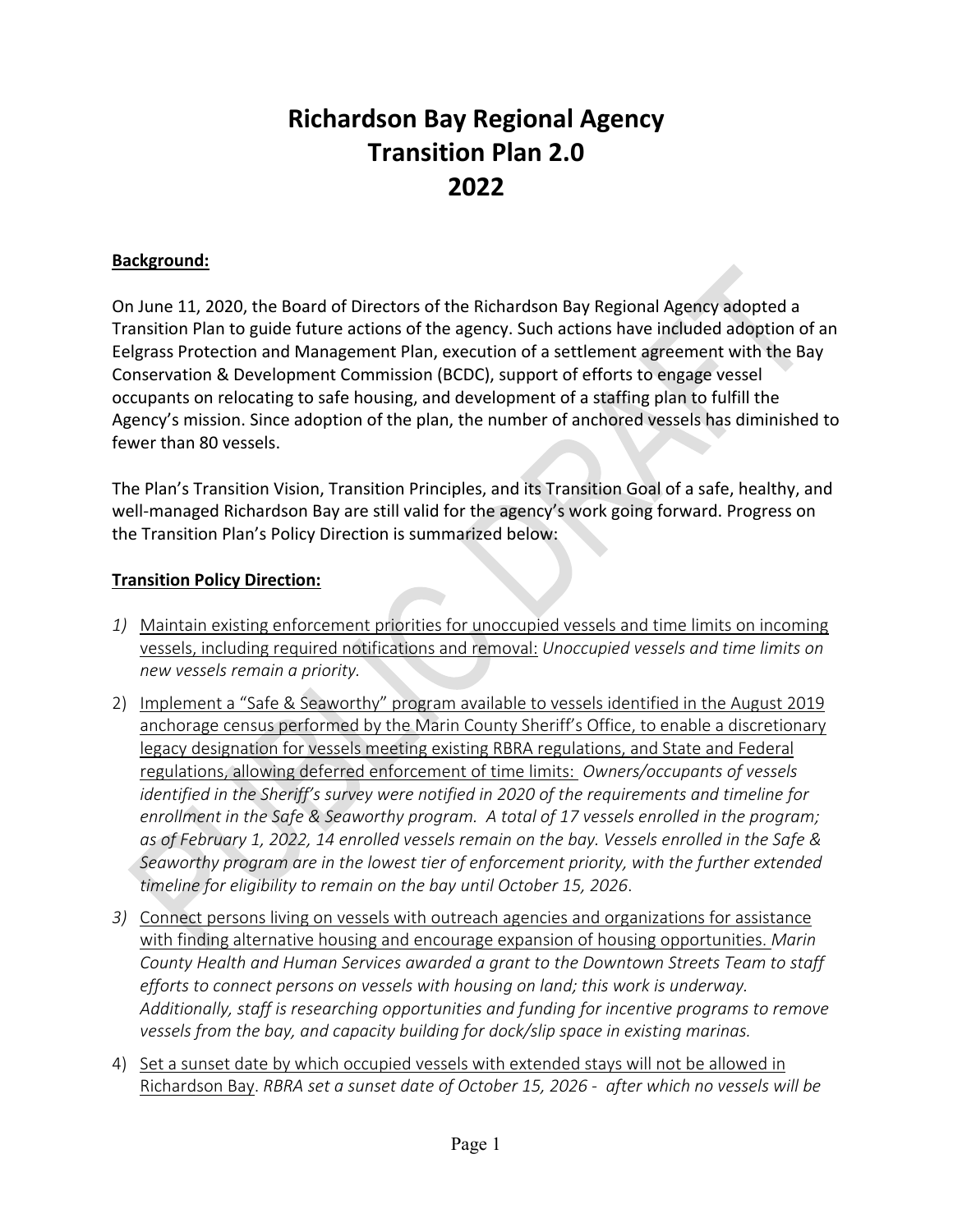*allowed to anchor beyond authorized time limits, through its settlement agreement with BCDC.*

5) Working with agencies, organizations, and other stakeholders, develop eelgrass protection measures and consider specific eelgrass restoration funding and projects. *With outreach to and involvement of stakeholders, RBRA developed, adopted, and is implementing an Eelgrass Protection and Management Plan (EPMP). A primary feature of the EPMP is that it establishes an Eelgrass Protection Zone, in which vessels are not allowed to anchor. Additionally, with the inclusion of stakeholders, RBRA has applied to the San Francisco Bay Restoration Authority for a grant to actively restore eelgrass in Richardson Bay.*

#### **Transition Plan 2.0 Purpose and Direction:**

For 2022 and beyond, Transition Plan 2.0 refines RBRA's policy direction, with the addition of more targeted goals and establishment of objectives and strategies, with illustrative strategic elements. This direction will guide staff priorities, tactics and actions in accomplishing RBRA's work program.

Transition Plan 2.0 is crafted in three distinct and overlapping policy categories: **Eelgrass Habitat, Safe Housing, and Vessel Enforcement**. In addition to goals, objectives, strategies and strategic elements, each category references the resources currently identified as necessary to accomplish the goals.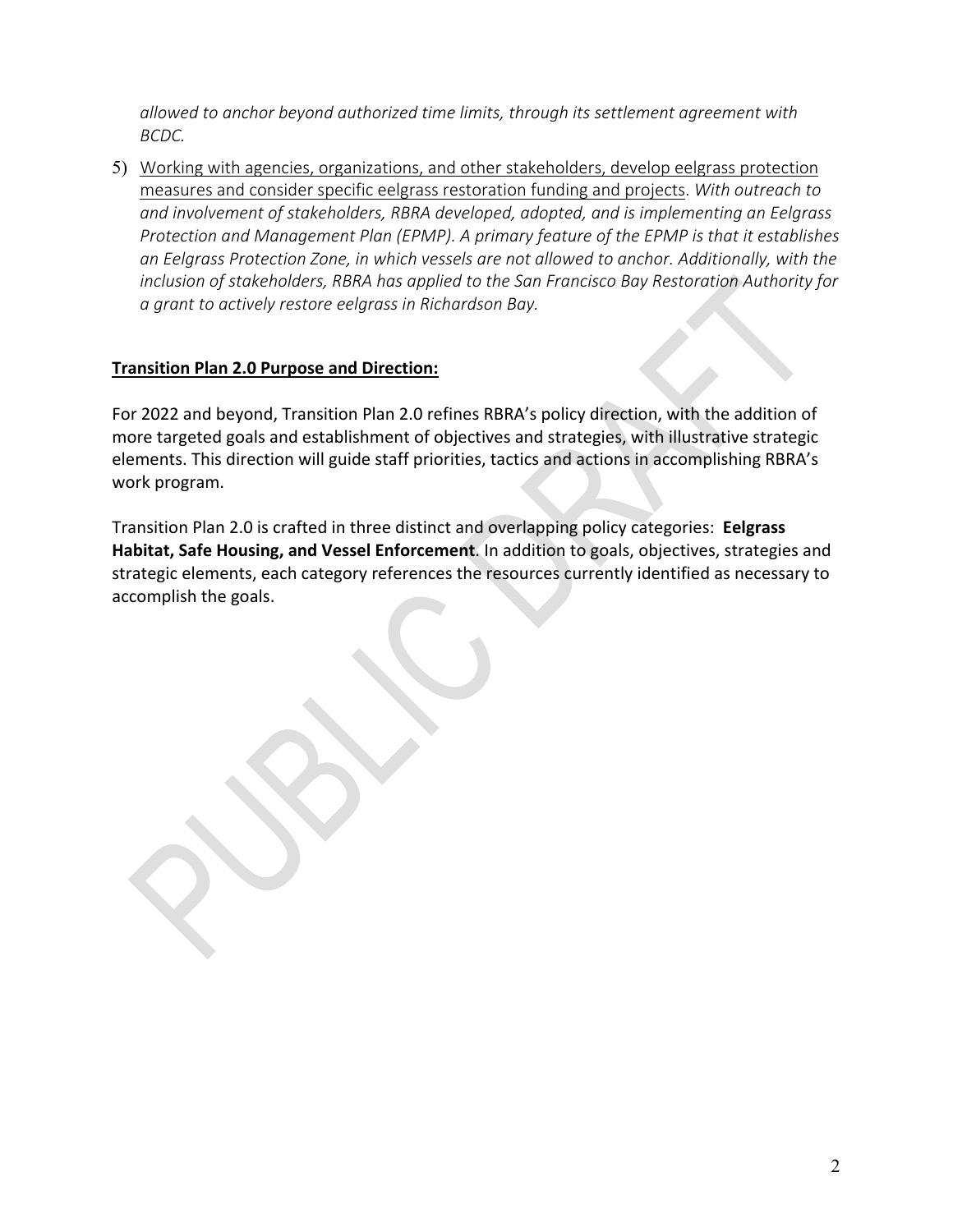## **Transition Plan 2.0 – Eelgrass Habitat**

### **GOAL:**

Healthy and robust eelgrass beds in Richardson Bay.

#### **OBJECTIVES:**

1. Protection of eelgrass beds against damage from anchor scour.

2. Development and implementation of a phased, collaborative, and adaptive approach to eelgrass habitat restoration.

#### **STRATEGIES:**

1. Implement the Eelgrass Protection & Management Plan adopted by RBRA on August 12, 2021, which provides for an Eelgrass Protection Zone/no anchoring area separated by an established boundary from an authorized Anchorage Area.

2. Collaborate with partners to seek grant funding for preparation and implementation of a 10-year Adaptive Restoration Management Plan for eelgrass habitat.

3. Collaborate with partners to monitor/survey eelgrass and wildlife resources (e.g., waterbirds) to evaluate effectiveness of restoration and protection efforts, followed by updates/changes to plans as needed to meet habitat and wildlife goals.

#### **STRATEGIC ELEMENTS:**

1. Implement the Eelgrass Protection & Management Plan (EPMP) that provides for an Eelgrass Protection Zone/no anchoring area (EPZ) separate from an authorized Anchorage Area.

a. Codify the establishment of the EPZ through RBRA ordinance adoption; coordinate with the United States Coast Guard to update the Code of Federal Regulations, if necessary, and US Nautical Navigation Charts 18649 and 18653 and United State Coast Pilot 7 to reflect boundaries and related information pertaining to the EPZ and the Anchorage Area. Complete by December 15, 2023.

b. Conduct educational outreach and place signage to inform the public about the boundaries, regulations, and purpose of the EPZ and the importance of eelgrass. Note that most of the EPZ is five feet deep or less in low tide, which is a shallow depth for visiting vessels especially for sailboats with keels. In addition to signage at relevant locations along the Sausalito shoreline (with the cooperation of the City of Sausalito and landowners), consider installation of a hard piling or marker at the southern tip of the Richardson Bay Audubon Society, marked appropriately for visibility from Day Marker Four.

c. Prohibit and enforce against new vessels anchoring in the EPZ for any period of time, upon promulgation of the EPZ regulations. No permission shall be granted for anchoring in the EPZ.

d. Place up to 20 moorings in the revised Anchorage Area outside the EPZ; complete by December 15, 2022.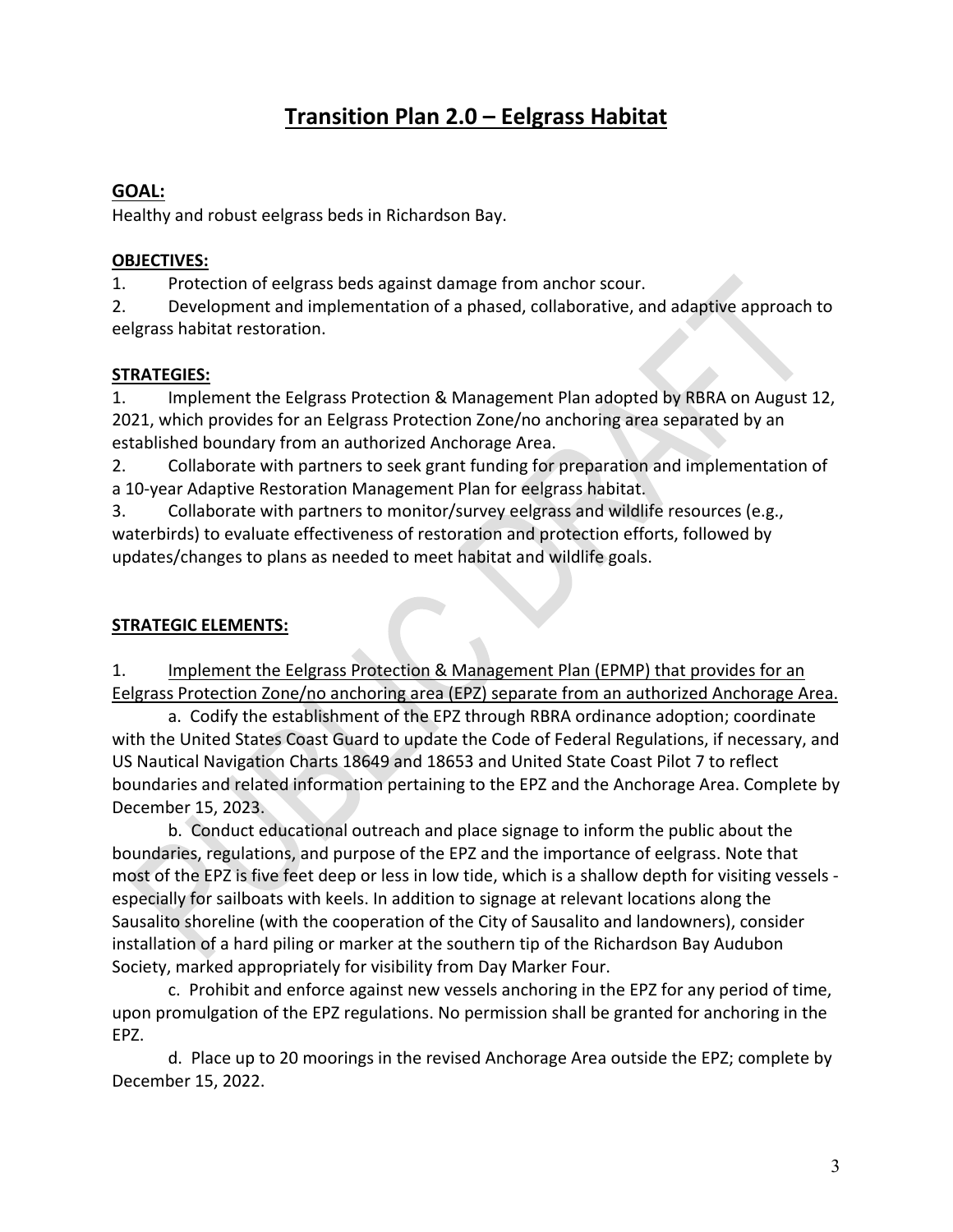e. Encourage vessels enrolled in RBRA's Safe & Seaworthy Program, and other eligible vessels to relocate from the EPZ to the new RBRA moorings. (See Vessel Enforcement)

f. Other than RBRA moorings, allow only standard removable marine equipment to be utilized as ground tackle for vessels anchoring in the anchoring zone (i.e. no individual mooring placement)

2. Collaborate with partners to seek grant funding for preparation and implementation of a 10-year Adaptive Restoration Management Plan (ARMP) for eelgrass habitat.

a. Be on active watch for grant opportunities for which preparation and implementation of an ARMP may be eligible for funding.

b. Collaborate with organizations and agencies with shared interests in eelgrass protection and growth to support and submit grant applications to prepare and implement an ARMP.

c. Identify local, regional, state, and/or federal resources to supply any needed funding support for preparing and implementing an ARMP.

d. Secure research study data on restoration scenarios to inform the ARMP, with scenarios including passive (no intervention) restoration of scour pits; restoring the bay bottom grade of scour pits by adding clean dredged sediment without planting eelgrass; planting eelgrass in scour pits without first restoring the bay bottom grade of scour pits; and planting in scour pits after restoring the bay bottom grad of scour pits by adding clean dredged sediment.

e. Upon securing funding, prepare, adopt, and implement an ARMP for eelgrass restoration that will be consistent with the San Francisco Bay Plan & the Richardson Bay Special Area Plan, that will incorporate the best available science on eelgrass habitat restoration and the California Eelgrass Management Plan (CEMP), and outcomes from restoration study scenarios. Complete ARMP development and begin implementation by December 15, 2023.

3. Collaborate with partners to monitor/survey eelgrass and wildlife resources (e.g., waterbirds) to evaluate effectiveness of restoration and protection efforts, followed by updates/changes to plans as needed to meet habitat and wildlife goals.

a. With the support of 2021 grant funding from the Ocean Protection Council (OPC), conduct baseline and seasonal UAV (drone) waterbird monitoring, perform an aerial eelgrass survey to document changes to anchor scour, and conduct an eelgrass bathymetric survey.

b. Obtain available data and information from organizations, agencies and others performing bay habitat, wildlife and related resource monitoring and survey work.

c. Pending availability of funding, conduct monitoring and surveying of eelgrass habitat pursuant to the EPMP; consider revising the boundaries of the EPZ if warranted by monitoring and surveying.

d. Incorporate findings from monitoring and surveying into the Adaptive Restoration Management Plan, through amendments as warranted.

e. After RBRA placement of moorings in the anchoring zone, monitor them to evaluate their effectiveness at protecting subtidal resources and securing vessels

Resource Needs Identified To Date: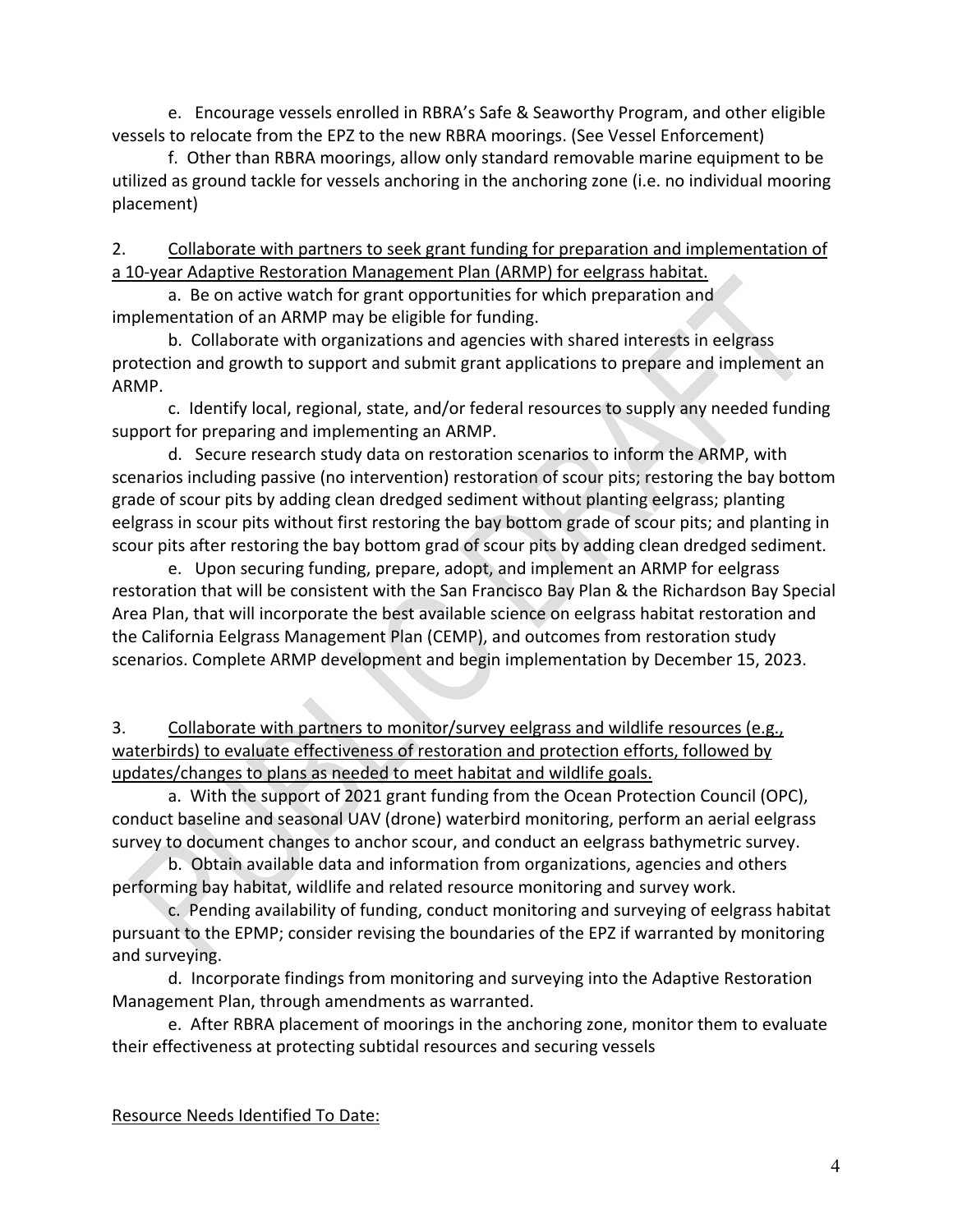- Legal counsel to update ordinances
- Staff time to update federal regulations/mapping
- Continued use of the 2021 Proposition 68 Coastal Resilience Grant from the Ocean Protection Council to support implementation of the EPMP exclusive of water quality monitoring and installation of signage.
- Install approximately 15 to 20 moorings: Est. \$ \$225,000 + staff time
- Prepare the Adaptive Restoration Management Plan (ARMP): Est. ~\$100,000
- Implement the ARMP, including monitoring, surveying, research, and revisions: Est. ~\$8,000,000
- Staff and/or consultant time to manage preparation, implementation, monitoring, and adaptation of the ARMP and related initiatives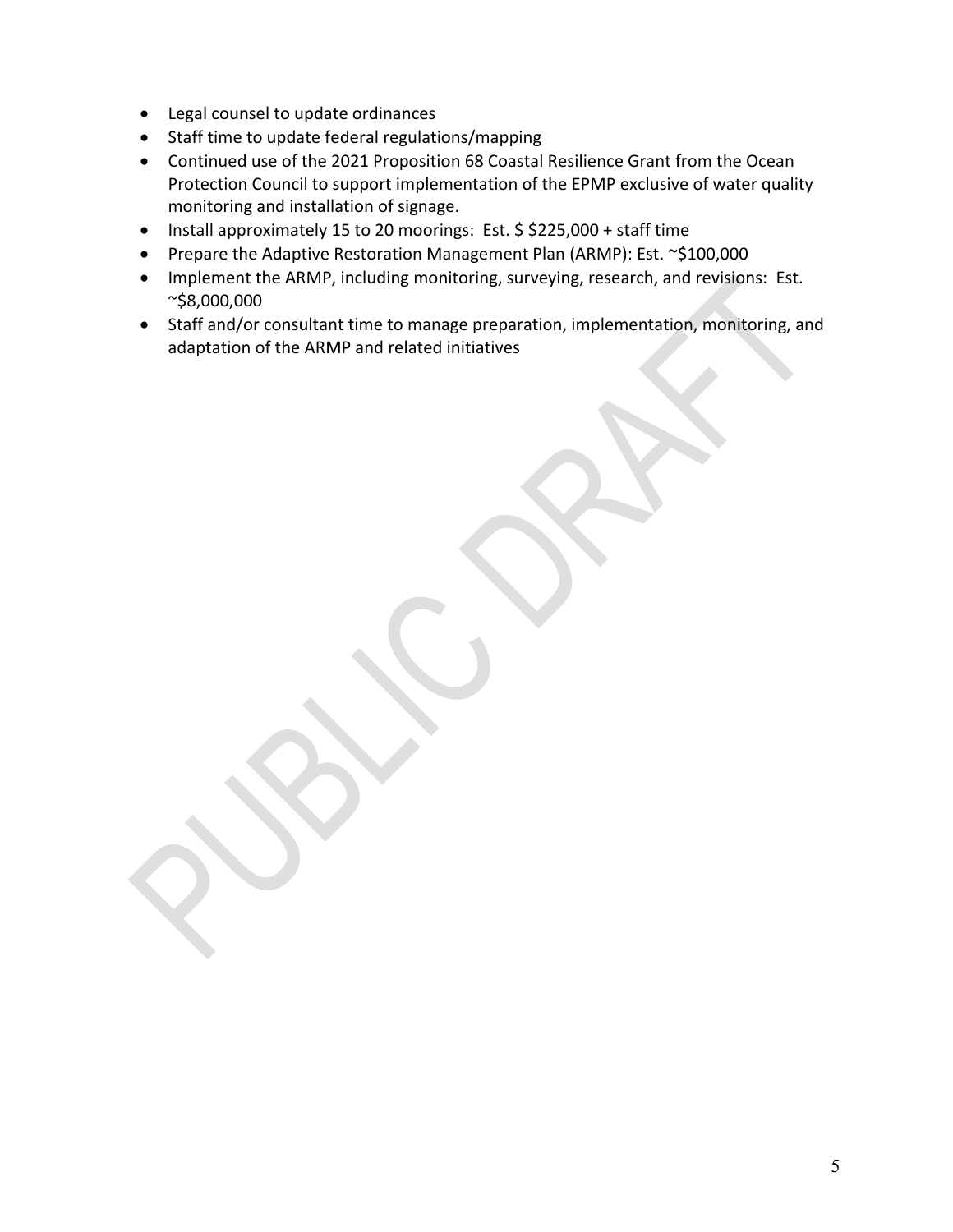## **Transition Plan 2.0 – Safe Housing**

#### **GOALS:**

- 1. All willing and eligible vessel occupants have an opportunity to relocate into safe housing within the timeframes for vessel departure/removal under the BCDC settlement agreement.
- 2. RBRA obtains sufficient information from others to meet its reporting requirements under the BCDC settlement agreement.

#### **OBJECTIVES:**

- 1. Occupants on all vessels are provided with information on how to connect with available resources and opportunities to assist in their relocation off the anchorage.
- 2. All willing vessel occupants are assessed for eligibility to relocate to land-based housing or to a liveaboard marina slip.
- 3. Vessel occupants relocate off Richardson Bay within the timeframes of the BCDC settlement agreement for departure or removal of vessels from the bay.
- 4. No additional vessels settle into Richardson Bay.
- 5. RBRA complies with quarterly reporting to BCDC on status of housing relocation as it relates to vessel departure/removal - without compromising relocation efforts

#### **STRATEGIES:**

- 1. Obtain a determination of housing needs of vessel occupants, their potential for eligibility in meeting housing/marina slip criteria, and their interest in pursuing housing
- 2. Evaluate current and planned capacity and feasibility for meeting housing needs
- 3. Expand number of available liveaboard marina slips and vessels' ability to meet marina requirements
- 4. Expand capacity in land-based housing for vessel occupants
- 5. Encourage vessel occupants' cooperation with pursuing and realizing relocation to safe housing within vessel departure/removal deadlines in the Bay Conservation & Development Commission (BCDC) settlement agreement
- 6. Establish means for RBRA to secure and report housing data/information to BCDC as required, without compromising confidentiality, relationships, and trust
- 7. Identify or develop funding for continued housing support beyond placement

#### **STRATEGIC ELEMENTS:**

- 1. Obtain a determination of housing needs of vessel occupants, their potential for eligibility in meeting housing/marina slip criteria, and their interest in pursuing housing
	- a. Seek the contact of all vessels/occupants for Coordinated Entry assessment, noting repeated decliners
	- b. See that low-income eligibility criteria are established for the 20 liveaboard marina slips authorized in a temporary and conditional policy of the Bay Conservation & Development Commission (BCDC)
	- c. Pursue the identification of the type of housing options for which each set of vessel occupants are currently eligible or could become eligible.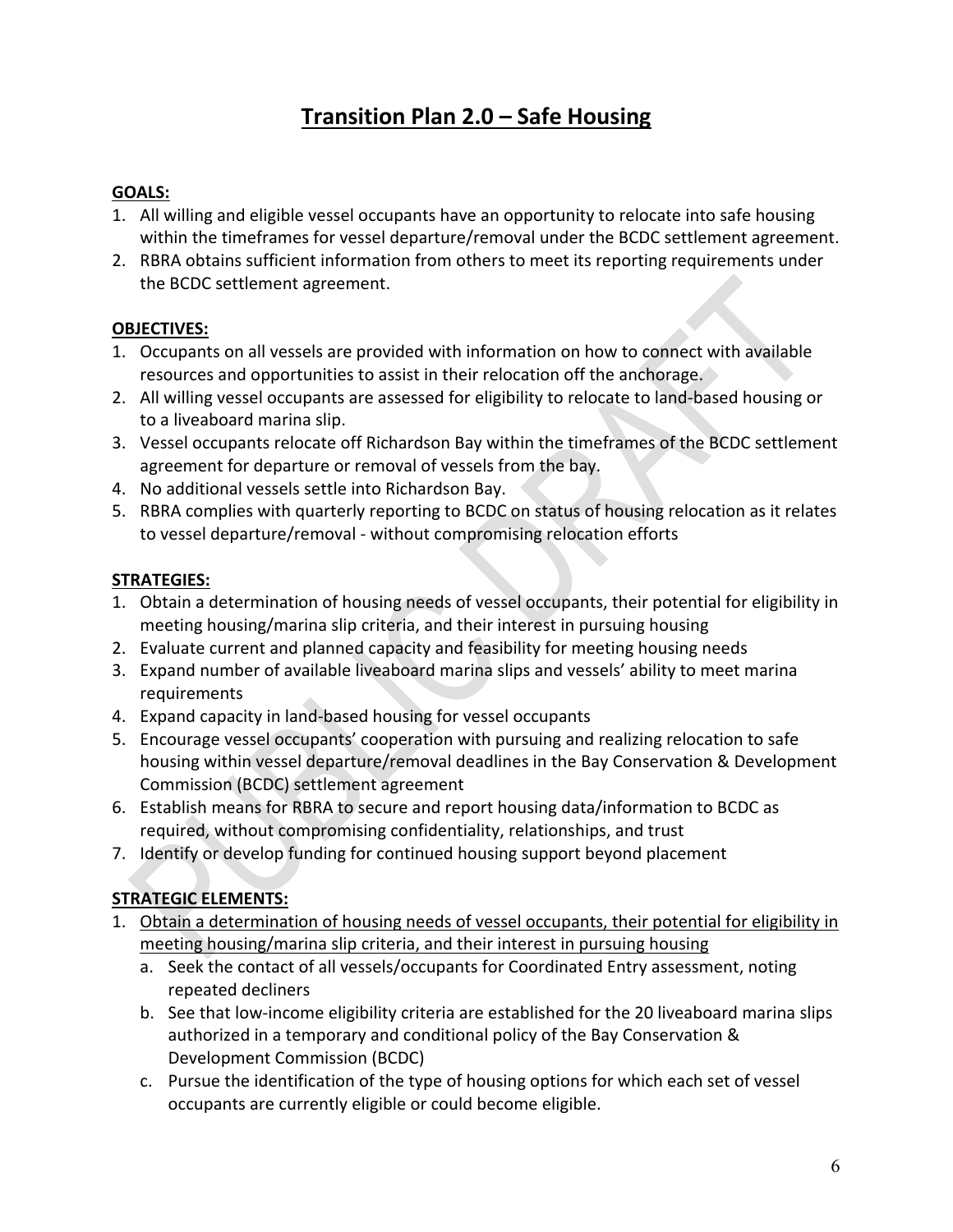- d. Obtain an evaluation of the level of interest in pursuing housing, noting impediments when known
- e. Create an aggregate summary dashboard reflecting the above information
- 2. Evaluate current and planned capacity and feasibility for meeting housing needs
	- a. Identify number of vessels whose occupants are willing and eligible to be housed with current and planned inventory
	- b. Contact marina operators to ascertain interest and availability in expanding liveaboard slip availability to eligible vessels or their occupants, pursuant to BCDC's temporary and conditional policy
	- c. Obtain estimates of housing supply applicable to vessels' population in the pipeline in next five years (based on estimated funding, property owner/developer interest, legislation, ability to obtain local government approval, etc.)
	- d. Obtain the comparison of the estimated housing supply to vessel occupants' eligibility in order to estimate viability for placement in next five years
	- e. Identify gaps between availability and needs in type, number, and any other characteristics
- 3. Expand number of available liveaboard marina slips and vessels' ability to meet marina requirements
	- a. With partner agencies and organizations, seek funding sources to support liveaboard marina slip fees, vessel insurance, and supportive services.
	- b. Urge marina owners to make liveaboard slips available per BCDC provisions
	- c. Investigate potential for addition of dock/slip space in existing marinas
	- d. Identify obstacles to marina or occupants' interest, and seek ways to address/resolve
	- e. Through vessel improvements or replacement, encourage vessels to meet safe & seaworthy criteria for acquiring a liveaboard marina slip
- 4. Expand capacity in land-based housing for vessel occupants
	- a. Urge acquisition and development of supportive housing in jurisdictions in Southern Marin (city councils, property owners, Housing Authority, etc.)
	- b. Engage with State officials to urge additional funding, legislation and other State cooperation for supportive housing and other housing/services
	- c. Identify and pursue any other federal, state, regional, or philanthropic funding sources to fulfill housing placement needs
- 5. Encourage vessel occupants' cooperation with pursuing and realizing safe housing within vessel departure/removal deadlines in the BCDC settlement agreement
	- a. Ascertain from County HHS the feasibility and pathway to ensuring continued outreach services until objectives are met or October 2026, whichever comes first
	- b. Identify additional strategies to assist vessel occupants in transitioning to safe housing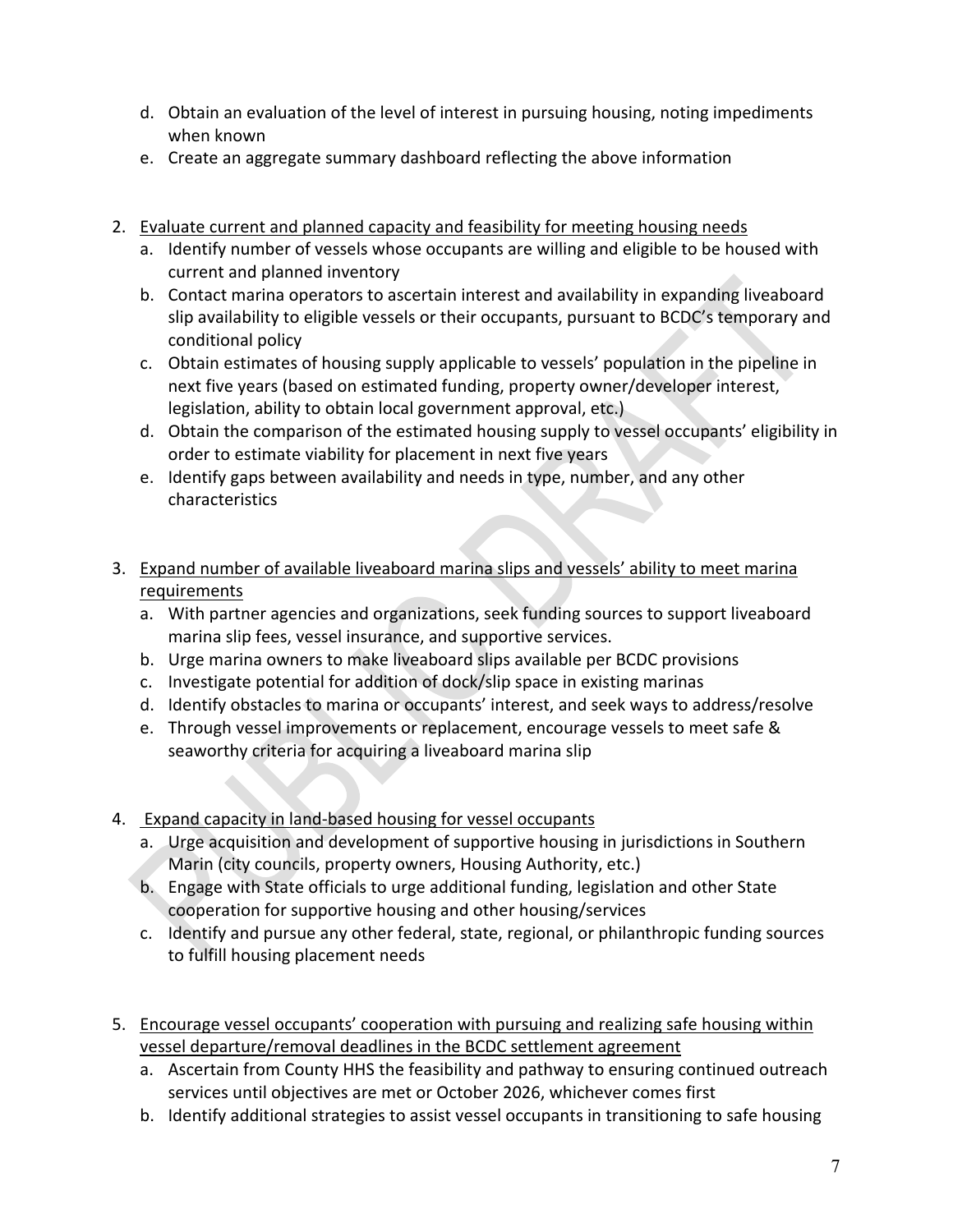- c. Consider developing strategies to incentivize vessel occupants to pursue relocation and/or to disincentivize vessel occupants to refuse to cooperate with relocation assistance
- 6. Establish means for RBRA to secure and report housing data/information to BCDC as required, without compromising confidentiality, relationships and trust
	- a. Designate the appropriate source of non-confidential vessel occupant housing data and information required for reporting, such as aggregate data and non-identifying information.
	- b. Ensure that RBRA and partner agencies/organizations protect confidential data and information on vessel occupants from public disclosure by establishing protocols/requirements for data storage and communication
- 7. Identify or develop funding for continued housing support beyond placement
	- a. Seek collaboration and support from governmental and non-profit agencies for longerterm housing subsidies and services resources.

## Resource Needs Identified to Date:

- Marin County Health & Human Services support
- Downtown Streets Team outreach and management
- Subsidized/supportive housing units
- Subsidized/supportive services
- Supportive services for liveaboard marina slip occupants
- Improvements to vessel conditions/replacement for slip placement
- Liveaboard marina slip fees
- Staff time to support safe housing relocation strategies

#### *BCDC Housing Reporting Requirements*

*RBRA will provide quarterly reports to BCDC to include non-confidential information received from outreach agencies, organizations and local entities that RBRAis collaborating with related to shelter and housing opportunities and the status of housing efforts as it relates to removing all vessels described in this agreement and their occupants from Richardson Bay by October 15, 2026.*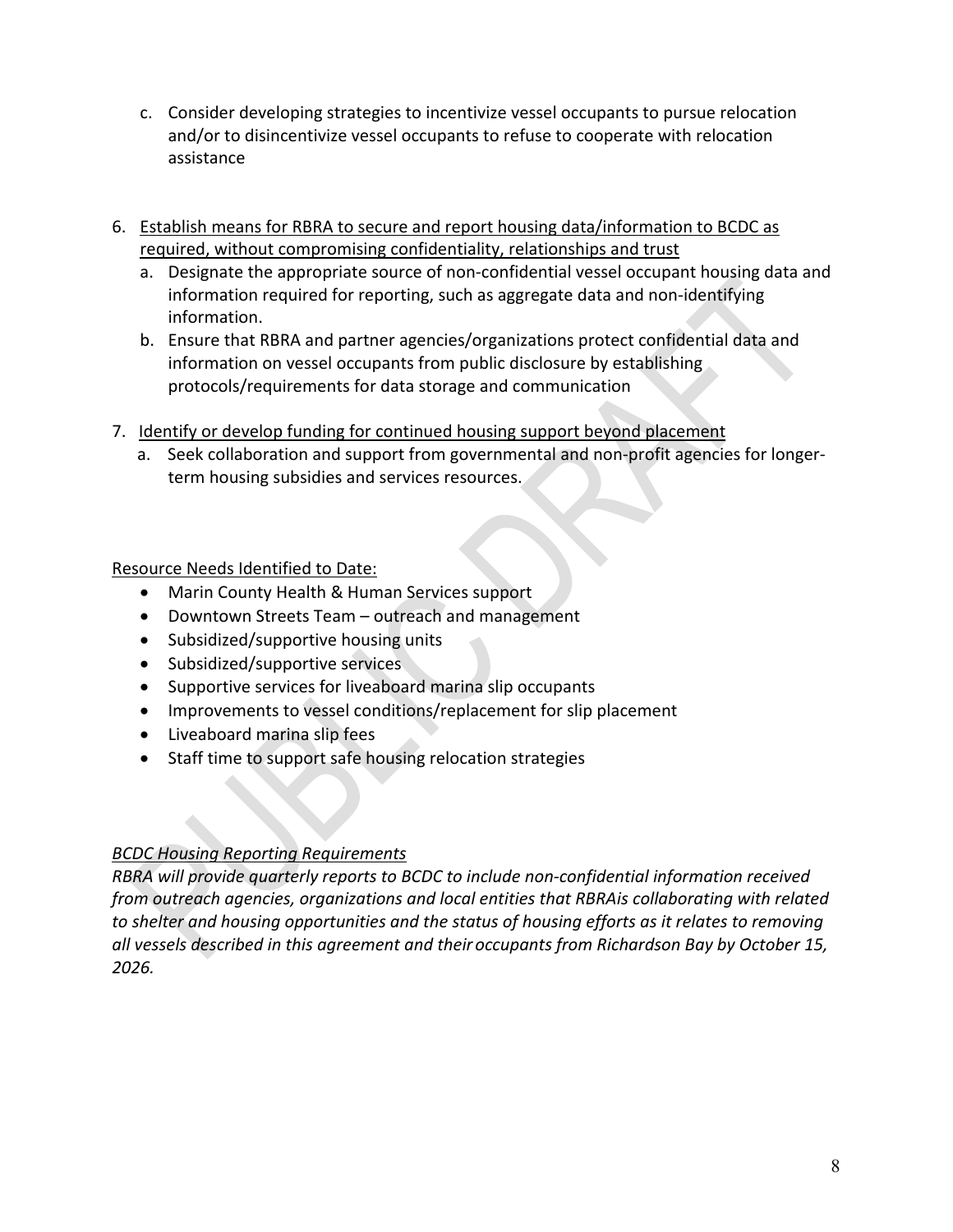## **TRANSITION PLAN 2.0 – VESSEL ENFORCEMENT**

#### **GOALS:**

- 1. Avoid injury or death of persons on the bay or along the shoreline.
- 2. Involve relevant agencies/organizations to provide case management and housing as necessary and appropriate.
- 3. Protect bay habitat and prevent vessel-related waste and debris from polluting bay waters.
- 4. Minimize the risk and hazards of vessels running adrift, running aground, or sinking.
- 5. Prevent new vessels from staying on Richardson Bay beyond authorized time limits.
- 6. Ensure that vessels depart or are removed from the Eelgrass Protection Zone and from Richardson Bay within the timelines set under the settlement agreement with the Bay Conservation & Development Commission (BCDC).

#### **OBJECTIVES:**

- 1. No new vessels stay on the bay in contravention of RBRA rules and regulations.
- 2. No unoccupied vessels on the bay.
- 3. Vessels that arrived after August 2019 depart voluntarily or are removed by October 15, 2023
- 4. No new vessels are allowed to anchor in the Eelgrass Protection Zone.
- 5. Up to 20 vessels relocate from the Eelgrass Protection Zone area or from anchoring locations in the Anchoring Zone onto new moorings that are installed in the Anchorage Area as of December 15, 2022.
- 6. The four floating homes are removed by October 15, 2023.
- 7. Vessels that are not enrolled in the Safe & Seaworthy Program depart or are removed by October 15, 2024.
- 8. Remaining vessels enrolled in the Safe & Seaworthy Program are all located in the Anchorage Zone after October 15, 2024.
- 9. No vessels are allowed to stay on the bay in contravention of RBRA rules and regulations as of October 15, 2026.

#### **STRATEGIES:**

- 1. Notice and remove unoccupied vessels in as immediate and timely a manner as feasible.
- 2. Discourage and prevent new vessels from staying longer than authorized time limits.
- 3. Upon request, support efforts by outreach personnel from other agencies/organizations in connecting with vessel occupants to encourage their pursuit of safe housing on land or in a liveaboard marina slip.
- 4. Establish and implement prioritization factors for the noticing and removal of vessels and floating homes within each timeline category contained within the BCDC settlement agreement and the above objective.
- 5. Apply enforcement mechanisms for prioritized non-complying vessels until full compliance with settlement agreement is achieved.
- 6. Develop incentive programs for removal of vessels from the anchorage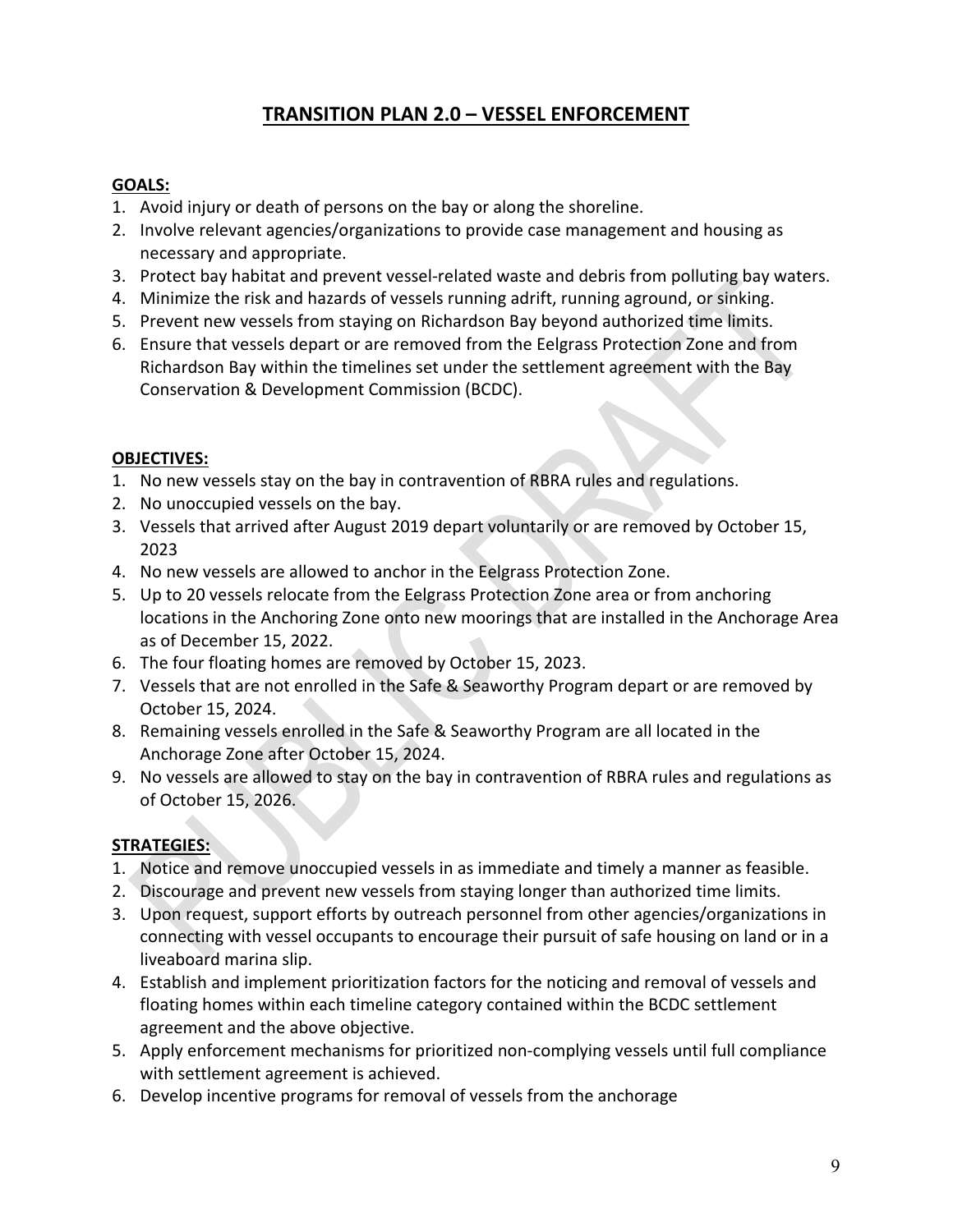7. Urge vessels that are safe & seaworthy to move out of the Eelgrass Protection Zone and into the Anchorage Zone as soon as feasible and consider their placement on RBRA moorings.

#### **STRATEGIC ELEMENTS:**

- 1. Notice and remove unoccupied vessels in as timely manner as feasible.
	- a. Conduct regular anchorage patrols to look for abandoned or otherwise unoccupied vessels, present notification to urge vessel owners and occupants to voluntarily remove the vessel along with notice of intent to remove the vessels if not voluntarily removed in the noticed time period. Remove such vessels if they are not voluntarily removed within the legally noticed time period.
	- b. Notify owners of vessels tied to another vessel that no vessel (other than a dingy, skiff, or tender) may be attached to another vessel. Provide legal notice of intent to remove vessels that are tied to another vessel. In the absence of removal of extra vessels and the cooperation of vessel owners in identifying which vessel may temporarily remain, the Harbormaster may determine which vessel may temporarily remain and which extra vessel(s) will be removed.
- 2. Discourage and prevent new vessels from staying longer than authorized time limits
	- a. Communicate via nautical/mariner platforms about time limit enforcement so as to discourage new vessels from entering Richardson Bay seeking extended stays.
	- b. Provide notice to vessels as soon as feasible after their arrival about time limits.
	- c. Encourage the voluntary departure of vessels by the end date of their authorized time limit.
	- d. Provide vessel occupants requesting social services or housing assistance with information on how to access agencies or organizations that provide services and assistance.
	- e. Notice and cause the removal of vessels that exceed their authorized limits, within the provisions and limits of the law.
- 3. Upon request, support outreach personnel from other agencies/organizations to contact vessel occupants to encourage their pursuit of safe housing on land or in a liveaboard marina slip.
	- a. Offer and be available to assist other agencies/organizations in their contact and connection with vessel occupants in the pursuit of housing opportunities.
	- b. Contact marinas to encourage interest in providing liveaboard slips for vessels that move off the bay, such as under the expanded BCDC liveaboard program which temporarily and conditionally authorizes an additional 20 liveaboard slips in Richardson Bay in excess of the 10% liveaboard marina slip limit - to accommodate relocated vessels and/or their occupants.
	- c. Assist with connecting any interested and eligible mariners with interested marinas with available slips.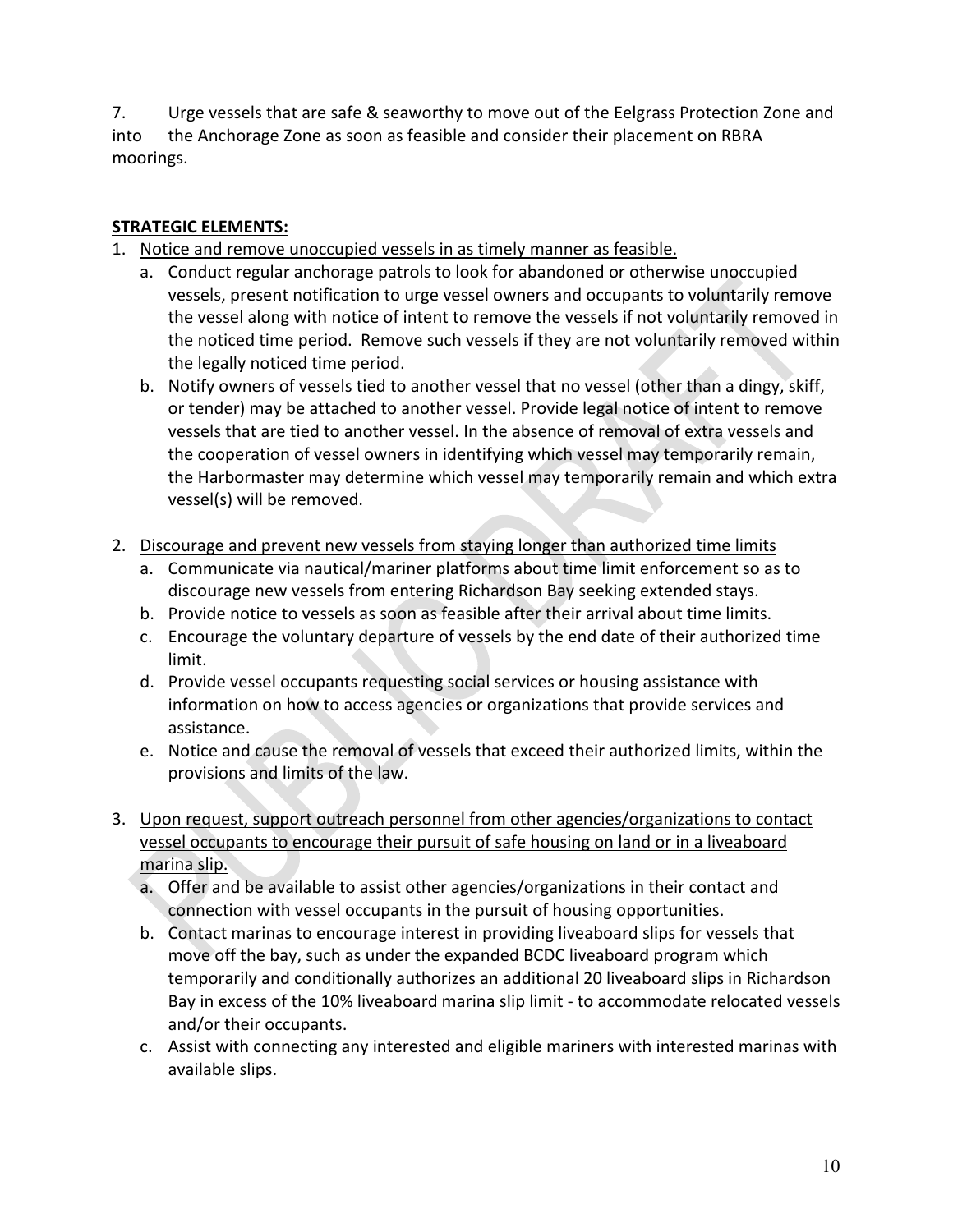- 4. Establish and implement prioritization factors for the noticing and removal of vessels and floating homes within each timeline category contained in the BCDC settlement agreement.
	- a. Vessels which are an imminent hazard for sinking, have run aground, or otherwise present an immediate risk to public safety or the environment are a priority for removal, pursuant to current practice.
	- b. Vessels whose occupants have been assessed for housing and who are actively cooperating with efforts to connect them with safe housing on land or in liveaboard marina berth will be a lower priority for removal, unless they become imminent environmental or navigational hazards.
	- c. Vessels whose occupants cooperate with efforts to move out of the eelgrass protection zone will be a lower priority for removal, unless the vessels become imminent environmental or navigational hazards.
	- d. All floating homes will be provided with legal notice to depart or else be subject to removal by December 31, 2023.

### 5. Apply enforcement mechanisms for prioritized non-complying vessels until full compliance with settlement agreement is achieved.

a. Issue infraction and misdemeanor citations.

b. Carry out the removal of vessels that fail to comply with legal notification, as prioritized and to achieve the timelines in the settlement agreement.

- 6. Develop incentive programs for removal of vessels from the anchorage
	- a. Identify incentive programs, possibly different for each vessel category
	- b. Research funding sources for approved incentive programs
	- c. Develop appropriate policies and amend ordinances as necessary

## 7. Urge vessels that are safe & seaworthy to move out of the Eelgrass Protection Zone and

into the Anchorage Zone as soon as feasible, and consider for placement on RBRA moorings

- a. Establish criteria, protocols, and regulations for use of RBRA moorings in the Anchorage Area by vessels enrolled in the Safe & Seaworthy program, and/or other vessels that RBRA determines are eligible to locate there.
- b. Contact each vessel in the Safe & Seaworthy program to ascertain voluntary interest in a mooring in the anchorage zone upon their availability after installation in late 2022, and ability to comply with criteria, protocols, and regulations.
- c. Facilitate the placement of eligible vessels onto the temporary moorings in the Anchorage Area.

Resource Needs Identified To Date:

- Legal counsel to draft ordinance updates
- Harbormaster and Assistant Harbormaster to conduct regular patrols
- Additional law enforcement personnel to accompany HM or AHM with notification and removal processes
- Legal counsel to address any legal issues that arise